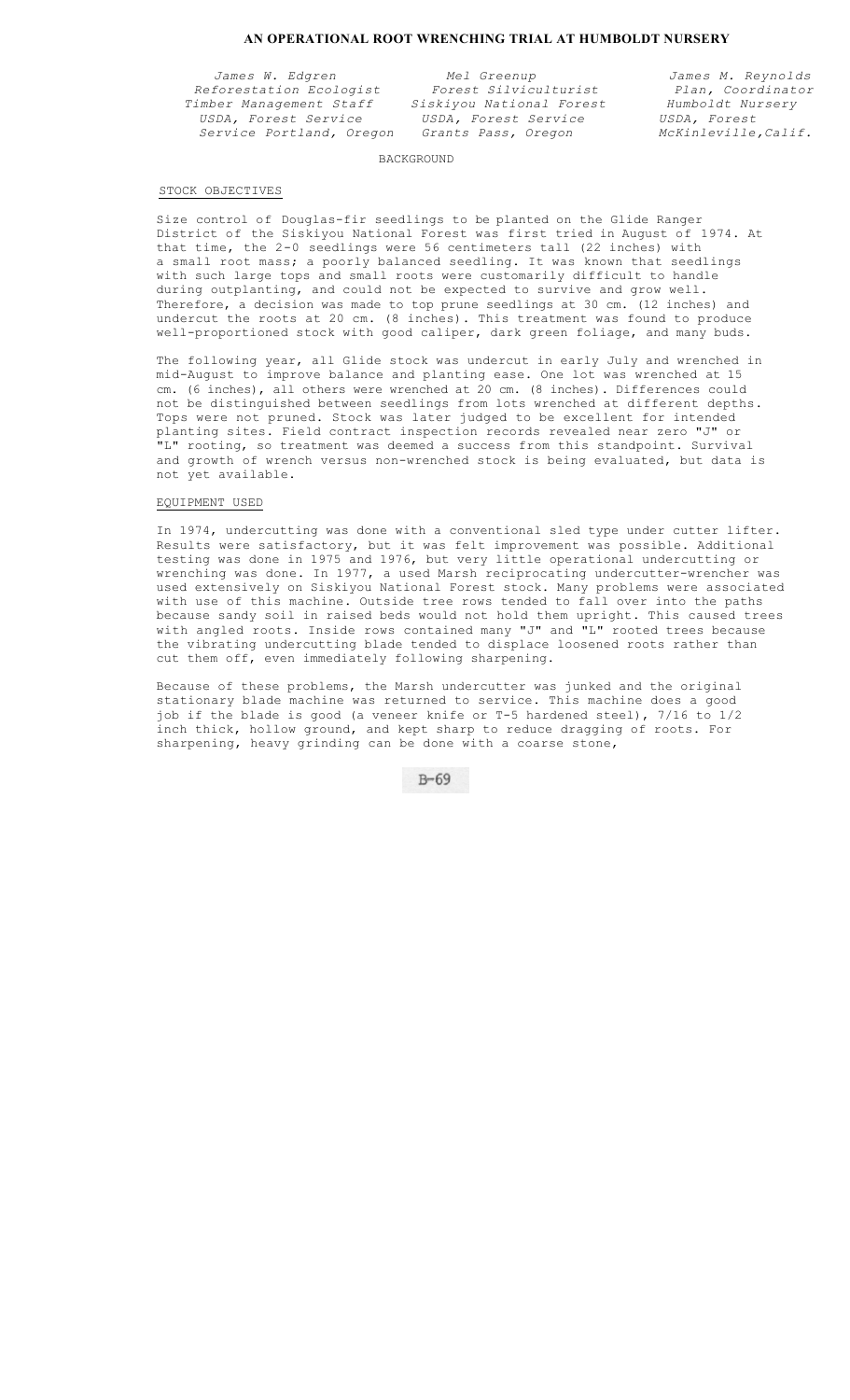but near the edge a fine grit vitrified stone reduces burning. Final sharpening and field touch-up (every 4 to 8 beds) should be done with a 10 inch fine file.

## THE OPERATIONAL TRIAL

Data was collected in December 1977 from 2-0 seedlings of two seed sources undercut and wrenched during the previous summer. The following narrative discusses: The physical layout of the trial in the nursery; our sampling technique; the treatment schedule used; data the trial generated; timing of the sequence of top and root growth in the nursery for Douglasfir; how this sequence relates to our treatment schedule; and, how we could change our treatment schedule to achieve a different result.

#### METHODS

Seedling lots treated were from elevations of 1500 and 3500 feet. Control and treated beds were side by side. Treated seedlings were undercut July 17, and wrenched September 2, 22, and October 13. Control seedlings were neither undercut nor wrenched. Using a shovel, we collected 10 seedlings from each of 10 different points (located by pacing) so overall averages are based on 100 seedlings. Stem diameters, top heights, and top and root oven dry weights were recorded. Because treatment plots were not replicated, statistical tests are not possible. Conclusions reached are based on comparison of averages in the light of pertinent wrenching and other reforestation literature.

# ZESULTS

Undercutting and wrenching, as conducted in this trial, resulted in smaller seedling dimensions than occurred for controls: caliper of the 1500 foot source controls was 17 per cent smaller; of the 3500 foot source controls was 13 per cent smaller; heights were respectively 35 and 22 per cent smaller; top weights were respectively 47 and 30 per cent smaller. Wrenched trees of each source experienced an 11 per cent root weight reduction relative to controls.

Table 1. Top and root dimensions of 2 seed sources of wrenched and control 2+0 Douglas-fir seedlings grown at Humboldt Nursery.

| Seed                                                        | Seedbed            |                  | Oven Dry Weight |           |      |      |
|-------------------------------------------------------------|--------------------|------------------|-----------------|-----------|------|------|
| Source                                                      | Density<br>No./ft. | Diameter<br>mm.  | Height          |           | Top  | Root |
|                                                             |                    |                  | cm.             | 1 n       | qm.  | qm.  |
|                                                             |                    | 4.7              |                 | 28.8 11.3 | 4.06 | 1.61 |
| $\frac{1500C_{2}^{1}}{1500W_{2}}$                           |                    | 3.9              | 18.5            | 7.3       | 2.15 | 1.44 |
| $\frac{3500C_2^2}{3500W^2}$                                 |                    | 4.7              | 21.6            | 8.5       | 3.46 | 1.88 |
| $\overline{1}$ $\overline{1}$ $\overline{0}$ $\overline{1}$ |                    | $\mathfrak{a}$ . | 16.8            | 6.6       | 2.44 | .68  |

Control

 $\frac{7}{2}$  Undercut 7/17; wrenched 9/2 and 9/22

 $B - 70$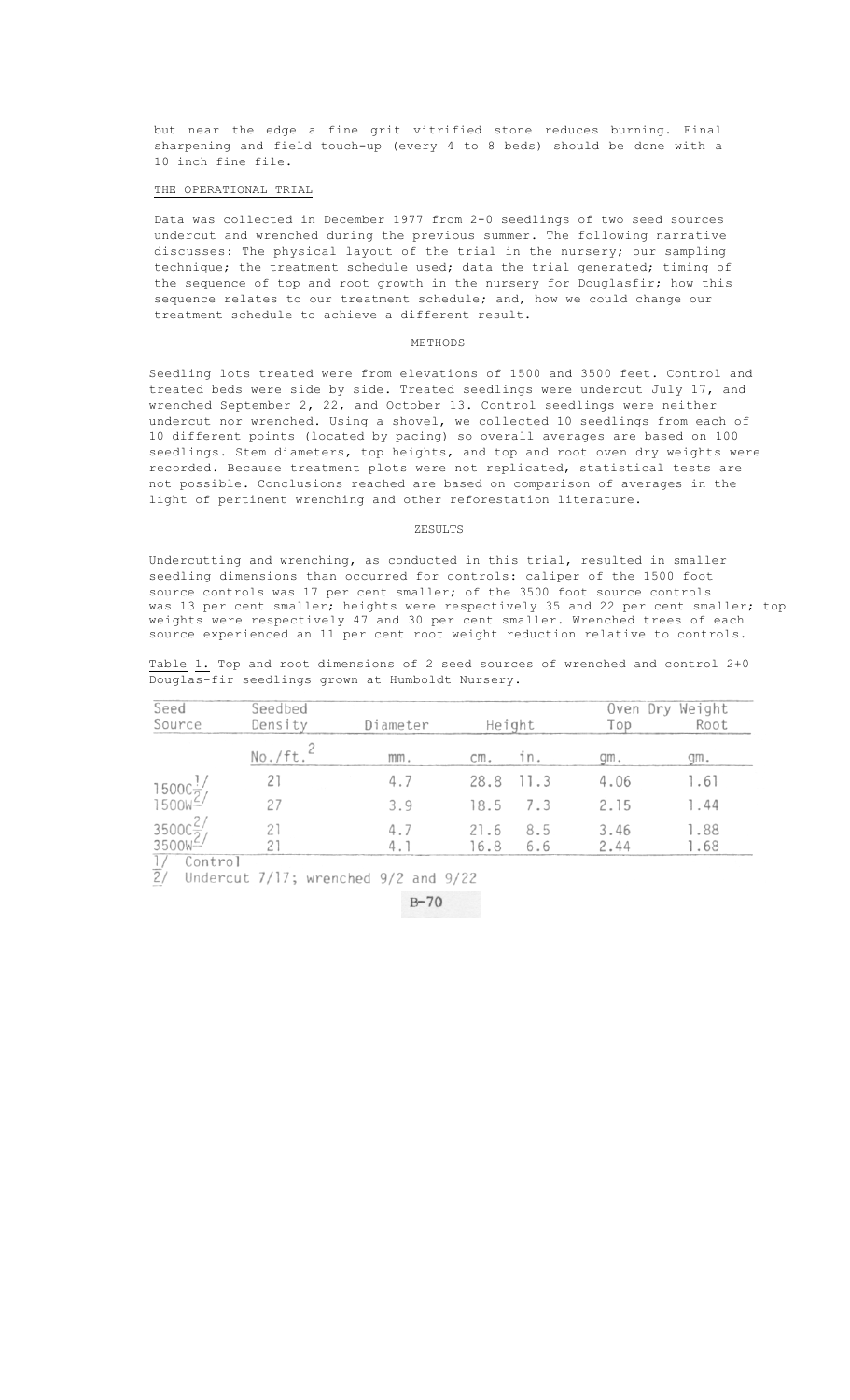All aspects of top growth retardation were least for the 3500 foot source indicating that this source may have nearly completed top growth when treatments were applied. Table 1 contains the actual data averages.

### DISCUSSION

We cannot afford such reduced caliper and root growth, because such high survival after outplanting is directly related to root mass and condition; top growth is directly related to caliper.

Therefore, virtually all of our nursery cultural efforts must be directed in one way or another to increase caliper and root mass.

Why were desirable seedling characteristics adversely affected by a treatment many of us have come to regard as beneficial? We think the main reason was timing of the treatments.

Douglas-fir meristematic systems (Cambium, and stem and root terminals) grow in the following sequence at indicated times (Fig. 1 from Krueger and Trappe, 1967; work was done at Wind River Nursery): roots start as soon as soil warms up in early April. They are followed by height growth from bud break until sometime in late June or early July. (A record height flush may occur in August or early September). As height growth slows, stem diameter growth begins and continues into early fall, at which time roots enjoy another growth surge, though not equal to the spring surge. No two systems go full bore at the same time, though considerable overlap occurs. Desirable seedling characteristics were adversely affected because timing of the treatments, July 17, September 2 and 22, and October 13, tended to interrupt and disturb growth phases, rather than stimulate them. (Fig. 2) Undercutting occurred during the time diameter growth was beginning, wrenching occurred during the time root growth was occurring. This tended to shock and stunt growth rather than stimulate it.

### CONCLUSIONS

We suggest the following undercutting-wrenching schedules be tested, in small scale operational trials, to manipulate growth of 2-0 Douglas-fir seedlings: 1/ To curtail height growth and promote caliper and root growth (produce a shortened seedling with good top-root balance for sites where moisture is limiting), begin the root treatment program by undercutting before top growth starts (after the spring root surge) and end program in time for late summer and fall diameter and root growth to take place undisturbed (Fig. 3); 2/ To permit height growth and produce a taller seedling with less favorable toproot balance (for sites where moisture is not limiting), begin the program by undercutting after top growth has taken place (before diameter growth has started), and end at the same time as for recommendation 1 above (Fig. 4).

These suggested undercutting-wrenching schedules appear superior to schedules which recommend treatment when seedlings reach a specific desired height, because the desired height system ignores the natural growth rhythms of the seedlings. These schedules take advantages of the times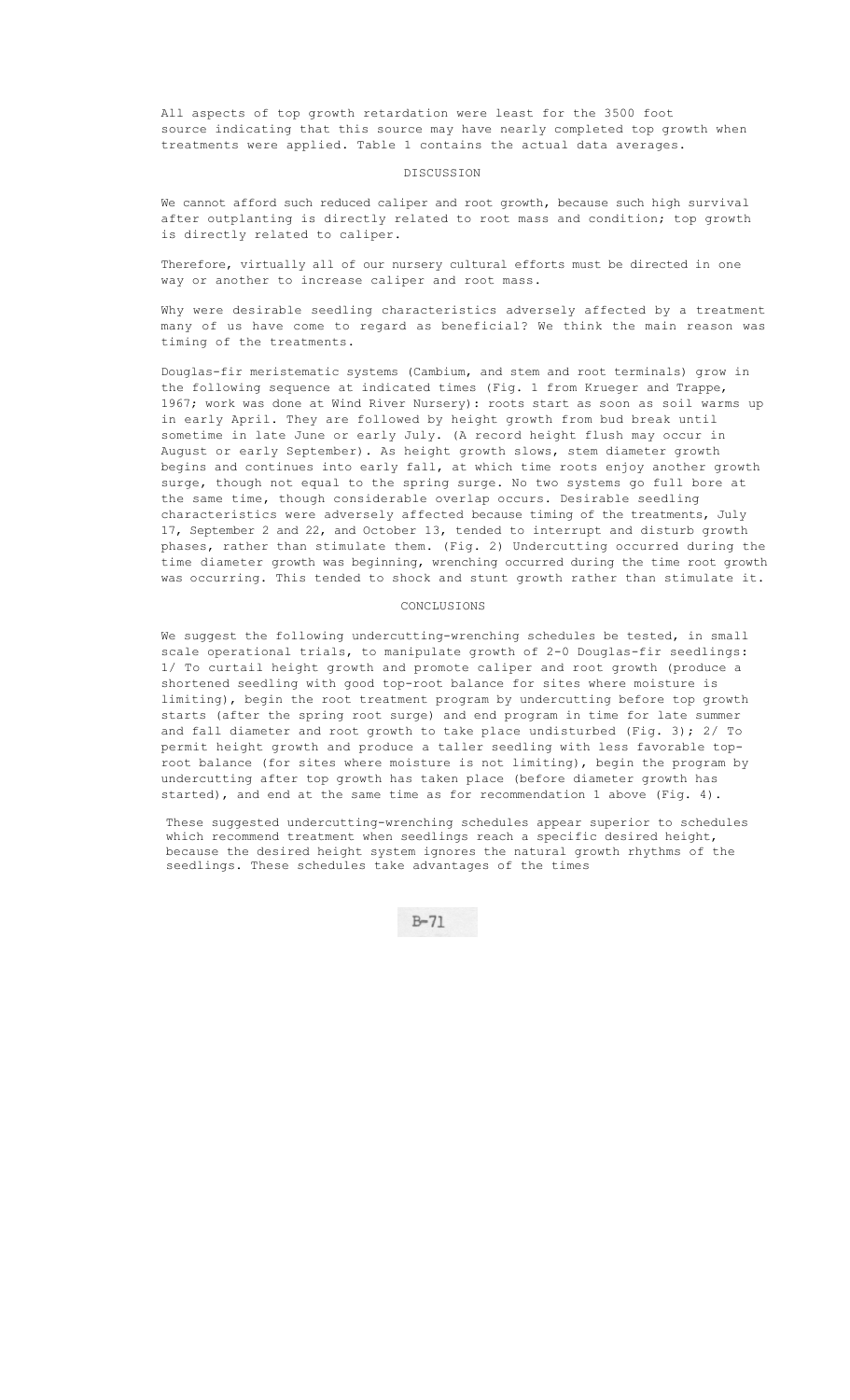system of highest priority. Undercutting-wrenching schedules such as these should also present record height growth flushes and promote earlier bud set and dormancy. As depicted in Figures 3 and 4, the schedules are approximations. Actual growth peaks and treatment dates will most likely vary by seed source.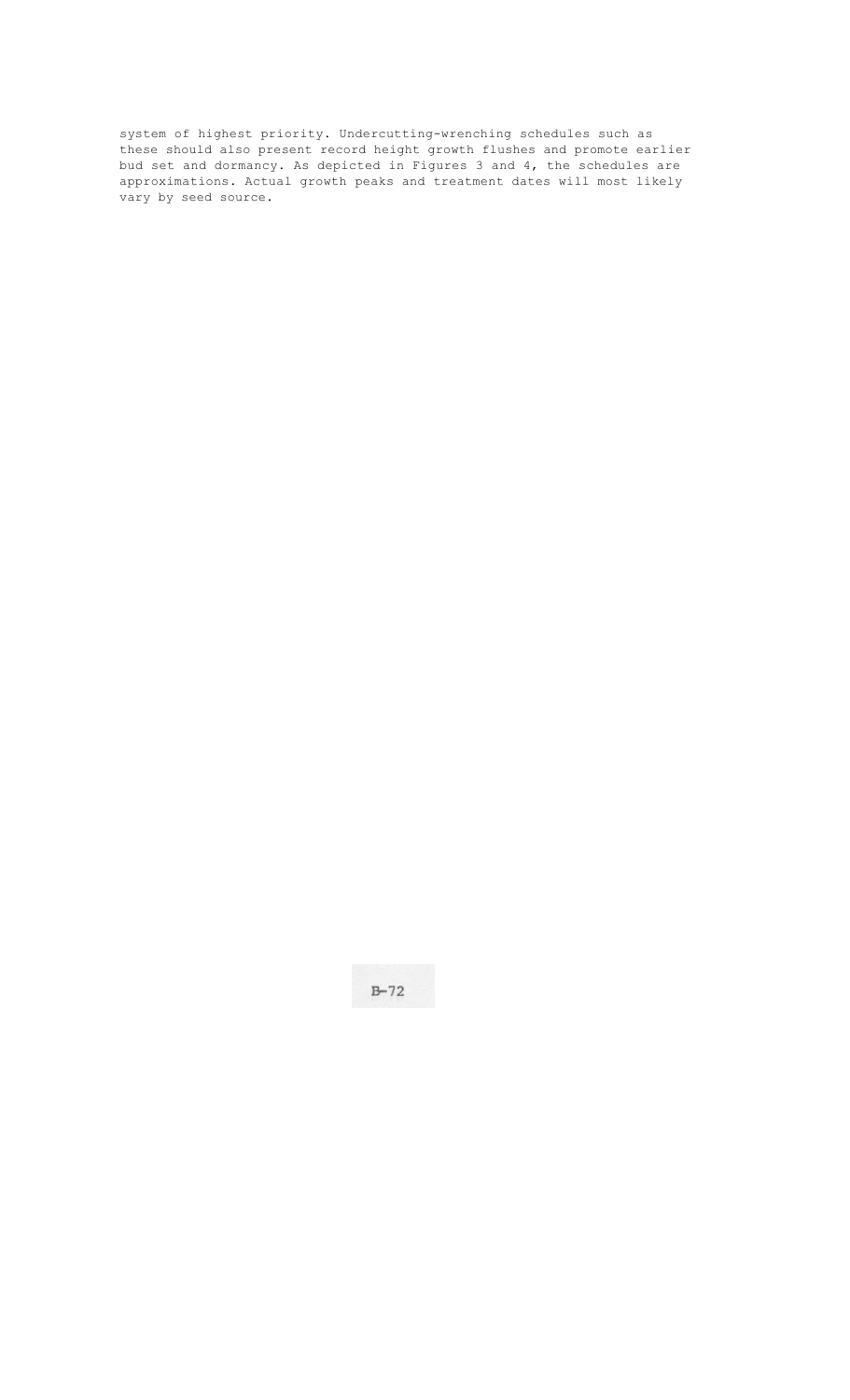FIGURE I:

 Curves showing the sequence in which height (H), diameter (D), and root R growth occur in two *seed* sources of 2-0 Douglas-fir seedlings in the nursery. (From Krueger, K.W., and Trappe, J. M., Forest Science. Vol. 13, p. 196-7, 1967)



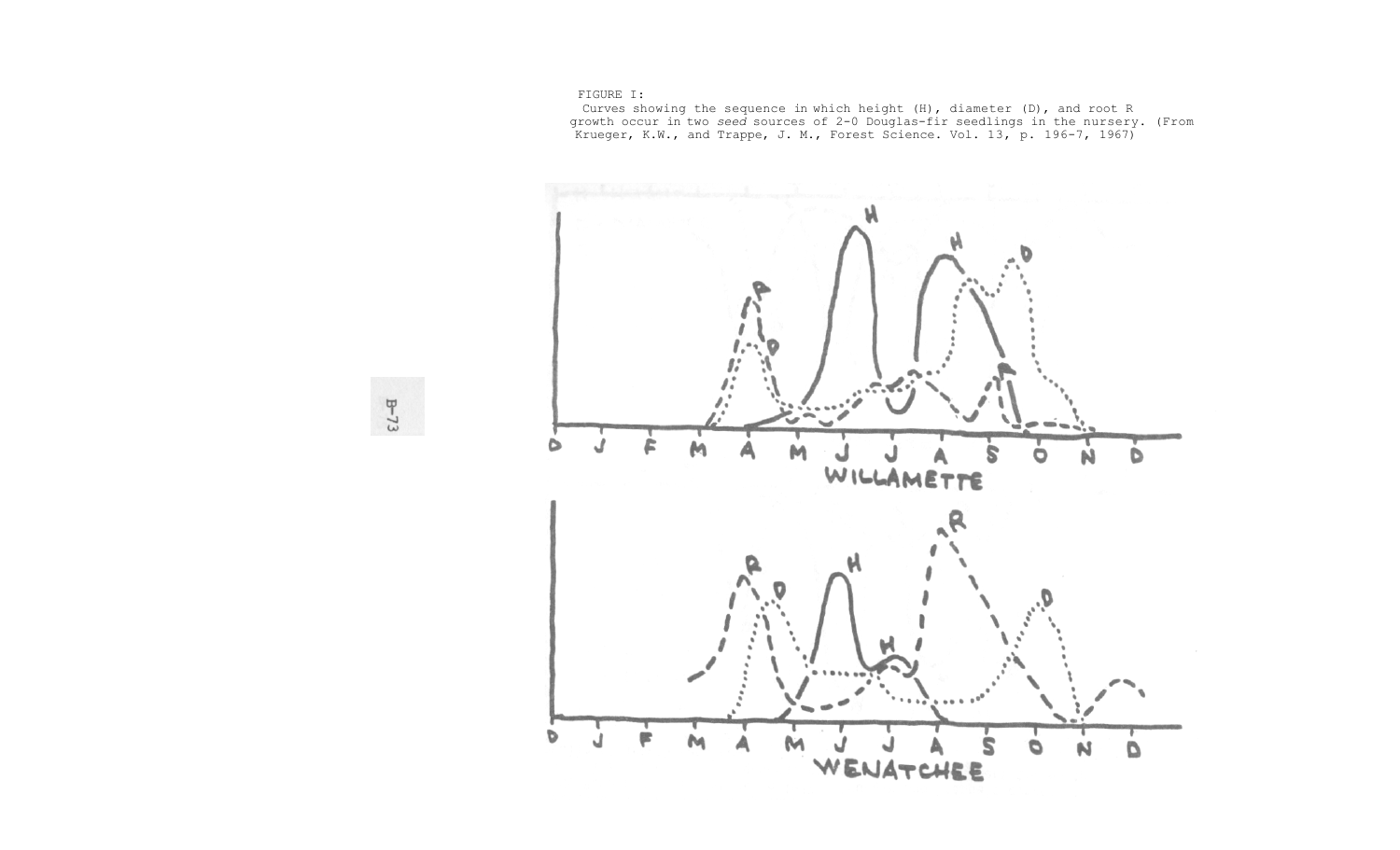#### FIGURE II.

Undercutting-wrenching (U-W) schedule employed at Humboldt Nursery on Glide Ranger District stock in 1977. Krueger and Trappe's curves of Figure 1 are used to show general relationship of treatment timing to seedlings' growth sequence.

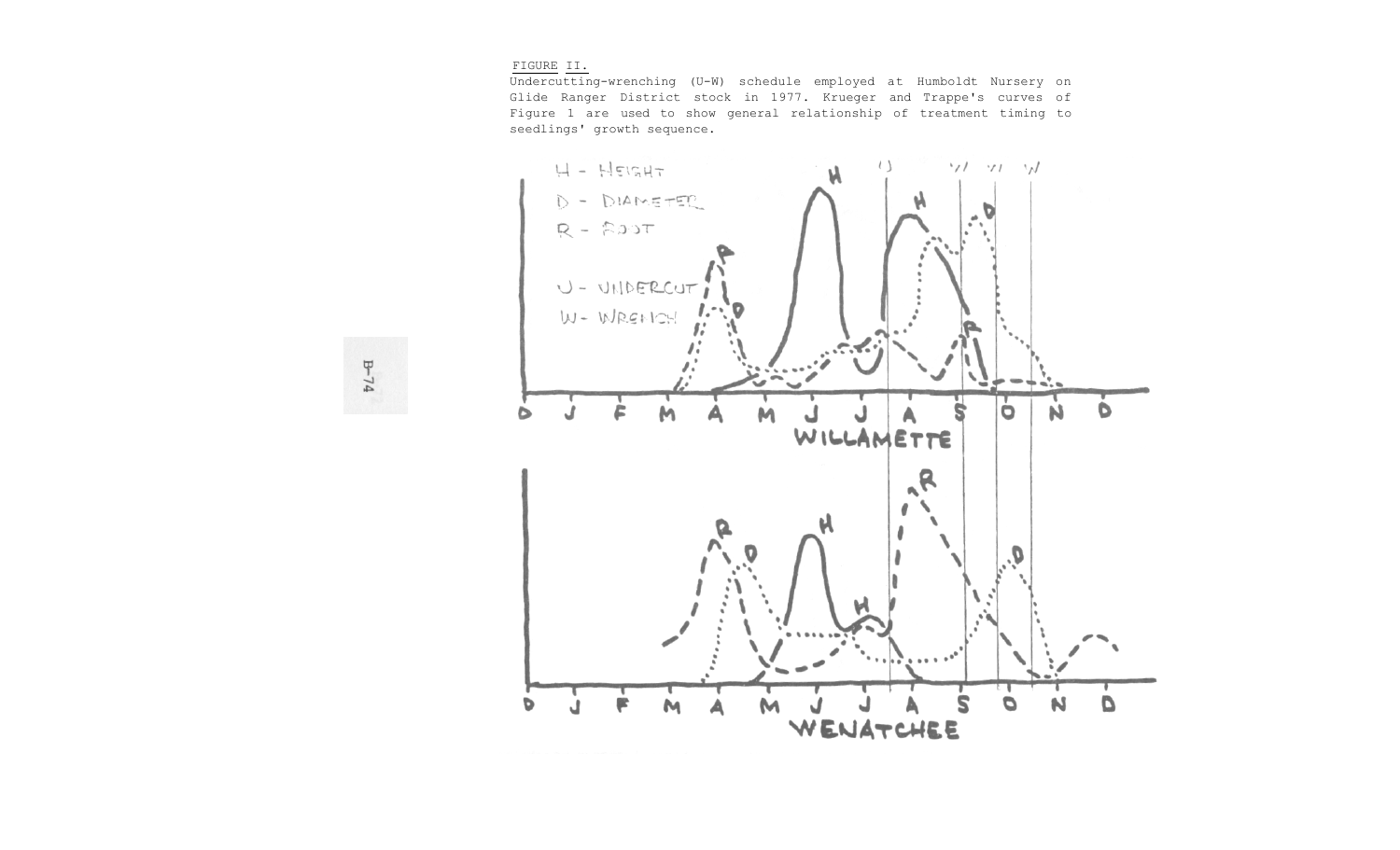FIGURE 3.

Suggested undercutting-wrenching schedule for producing nursery stock with curtailed height growth and increased diameter and root growth.